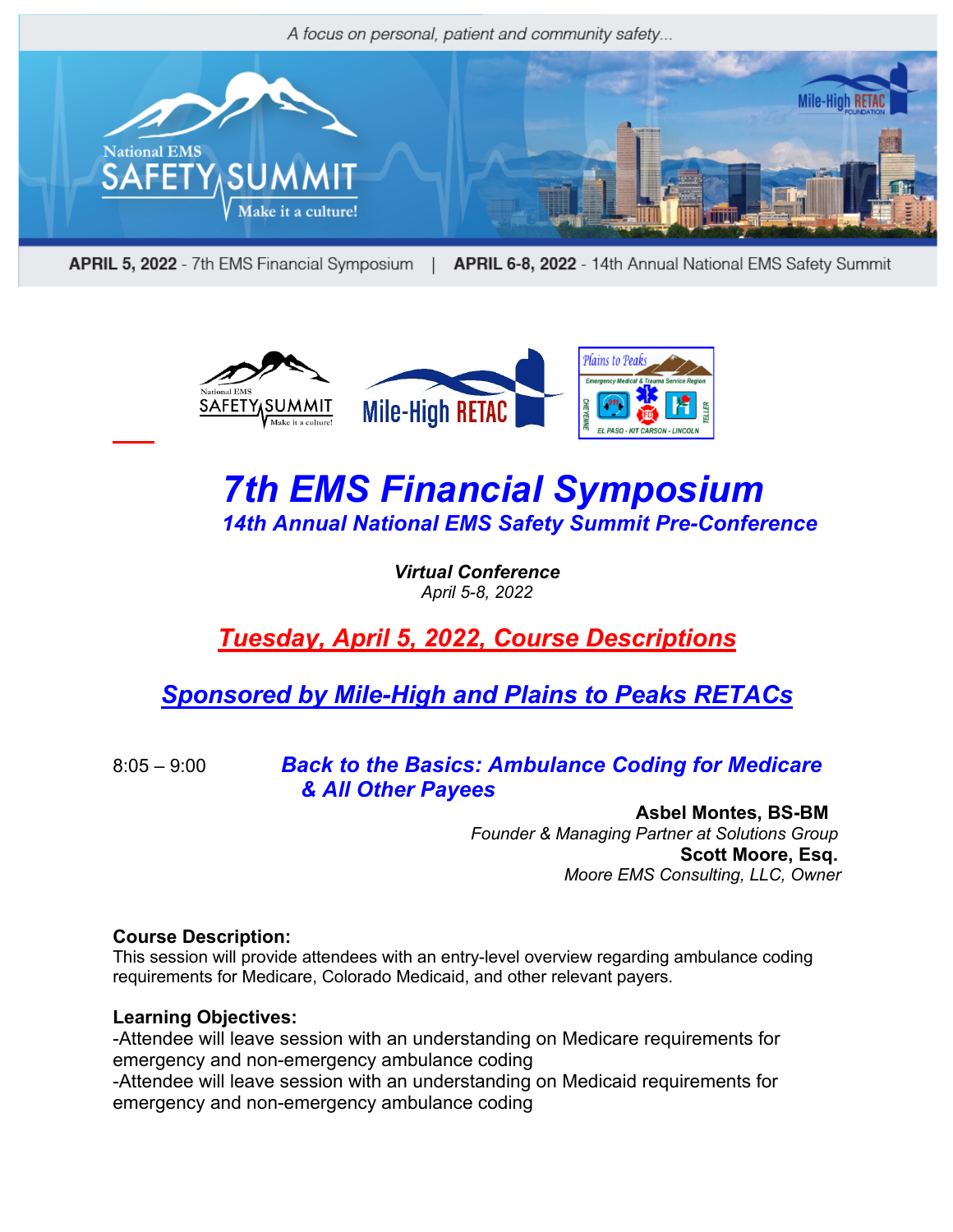# 9:15 – 10:15 *What You Need to Know: Alternative Destinations Transports and Treatment in Place*

#### **Course Description:**

#### **Asbel Montes, BS-BM**

This session will provide attendees with detailed billing instruction on how to properly bill for patients who are treated at the scene or who are transported to an alternative destination, whether under the COVID-19 Public Health Emergency or under specific medical protocols. Attendees will also receive information on how to successfully advocate for ADT and TIP reimbursement with other alternative payer sources.

#### **Learning Objectives:**

-Attendees will leave with an understanding of how to properly bill for alternative destination transports and treatment in place during the PHE. -Attendees will receive information on how to bill for ADT and TIP services with other payer sources

## 10:30 - 11:30 *CMS Ground Ambulance Cost Collection Part 1 & 2* **Scott Moore, Esq.**

#### **Course Description Part 1 and 2:**

Over the next two years, ground ambulance organizations will start collecting information under Medicare's Ground Ambulance Data Collection System (GADCS) for reporting to CMS in 2023 and 2024. Half of the ground ambulance providers will collect data in 2022 and the other half in 2023. While many ambulance organizations already collect and track much of the information required under GADCS, some organizations may need to adjust their processes and systems now – to prepare for data collection in 2022. Collecting and reporting accurate information to GADCS is important. In the future, MedPAC will use GADCS data to assess the adequacy of Medicare ambulance payment rates.

#### **Learning Objectives Part 1 and 2:**

-Ensure that ground ambulance providers are aware of their obligations under the CMS GADCS requirements

-Provide a brief overview of the data elements that ground ambulance services providers will need to furnish to CMS as part of the GADCS process

-Provide ground ambulance service providers the reasons cost collection is critical to the future of ambulance service reimbursement and the penalties for failing to report.

# 12:15 – 1:15 *CMS Ground Ambulance Cost Collection Part 2*

**Scott Moore, Esq.**

1:30 – 2:30 *Budgeting Will Set You Free*